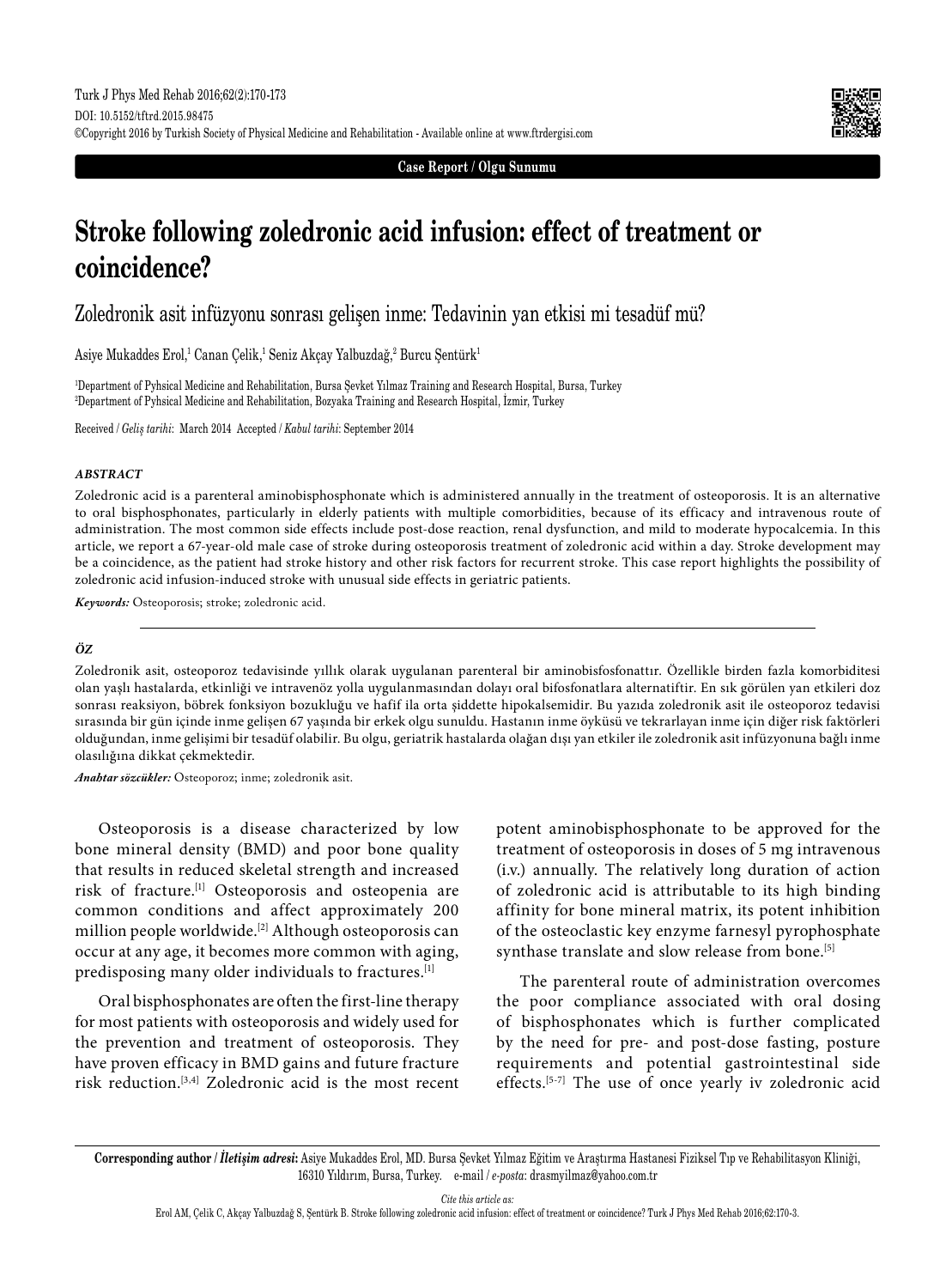also offers the potential to improve clinical efficacy by providing 100% bioavailability, eliminating concern of malabsorption of oral bisphosphonates due to intestinal disease or incorrect administration.<sup>[8]</sup> Therefore zoledronic acid is a reasonable option for elderly patients with comorbidities and those who do not tolerate or absorb oral bisphosphonates.

In this article, we report a patient with osteoporosis who developed stroke after the administration of zoledronic acid infusion. We review his history and comorbidities; discuss potential mechanisms and precautions to reduce serious side effects.

# **CASE REPORT**

A 67-year-old man admitted to hospital with weakness on right side of the body and diagnosed as ischemic type cerebrovascular disease four years ago. Diffusion magnetic resonance imaging (MRI) revealed infarct area in the left middle carotid artery territory. The patient had a history of seizures that had developed one year after the stroke and carbamazepine treatment was started by the neurology clinic. He participated in three rehabilitation programs. He did not have an epileptic episode for several months under the current therapy. He was admitted to emergency department with symptoms of eye deviation and loss of consciousness four months ago and hospitalized with seizure diagnosis. After the attacks of epilepsy were under control, the patient was taken over to our clinic for a rehabilitation program. He had a history of hypertension, ischemic type stroke and epilepsy. He was taking his drugs regularly. He was a non-smoker and had no alcohol consumption. A written informed consent was obtained from the patient.

Physical examination revealed that the patient was in good physical condition. He had no cardiac and pulmonary symptoms. His vital signs were within normal limits and stable. The patient was evaluated for range of motion, strength, bed mobility, transfers from bed to wheelchair, balance, and gait. Brunnstrom stages for upper extremity, hand and lower extremity were 3, 2, and 3 respectively. He had disturbed sitting balance. Range of motion, progressive-resistive, relaxation, balance and breathing exercises were performed. With the assistance of the physical therapist, the patient practiced sitting balance and learned transfers. Then he started to practice standing up in the parallel bars with the assistance of a physical therapist. He had risk factors for osteoporosis and falls such as stroke, epilepsy, anticonvulsant medication, poor balance and impaired mobility-transfers. Therefore he was evaluated for osteoporosis by dual energy X-ray absorptiometry which revealed osteoporosis with T scores of -3.1 for total lumbar spine and -2.5 for femur neck. On admission serum calcium (Ca) level was 8.59 mg/dL (8.6-10.2), serum phosphorus (P) level 3.55 mg/dL (2.5-4.5), alkaline phosphatase level 82.1 U/L (40-129), blood urea nitrogen (BUN) level 17.9 mg/dL, serum creatinine level 0.8 mg/dL, estimated glomerular filtration rate 97.4 and serum 25-hydroxyvitamin D level 7.8 ng/L (25-80). Since the patient had chronic immobilization and disturbed sitting balance due to hemiplegia, zoledronic acid infusion was planned for the osteoporosis treatment. Electrocardiography (ECG) was in sinus rhythm prior to drug administration. The patient was hydrated prior to administration of zoledronic acid. Following intramuscular 150,000 IU vitamin D3 supplement, 5 mg of zoledronic acid was infused iv in 15 minutes. Although he had bladder control he suffered from urine incontinence nine hours after infusion. The next day the patient had a fever up to 38 degrees, became sleepy and confused. His control neurological examination revealed Brunnstrom stages for upper extremity, hand and lower extremity as 2, 2, and 2 respectively. Laboratory evaluation revealed mildly reduced calcium level of 8.04 mg/dL and phosphorus level was in normal range. Electrocardiography reading was regular sinus rhythm. Blood glucose, serum electrolytes, BUN and serum creatinine levels were in normal ranges. His vital signs were stable and within normal limits. Supplementation with 1,200 mg of calcium carbonate and 800 IU of vitamin D per day were started.

Due to his current status, brain diffusion MRI was performed in order to check out the occurrence of a new cerebrovascular event and an acute infarct area was detected in the right cerebellum hemisphere. The patient was transferred to the neurology clinic for early acute stroke management.

## **DISCUSSION**

Zoledronic acid, represents a highly potent aminobiphosphonate that is effective in various benign and malignant metabolic bone diseases. Its annually parenteral route of administration maintains a high level of patient compliance and persistence with therapy which is particularly important in patients who do not adhere to or tolerate oral biphosphonates.[9] The efficacy of once-yearly zoledronic acid in the treatment and prevention of osteoporosis has been evaluated and described in different studies. The most common side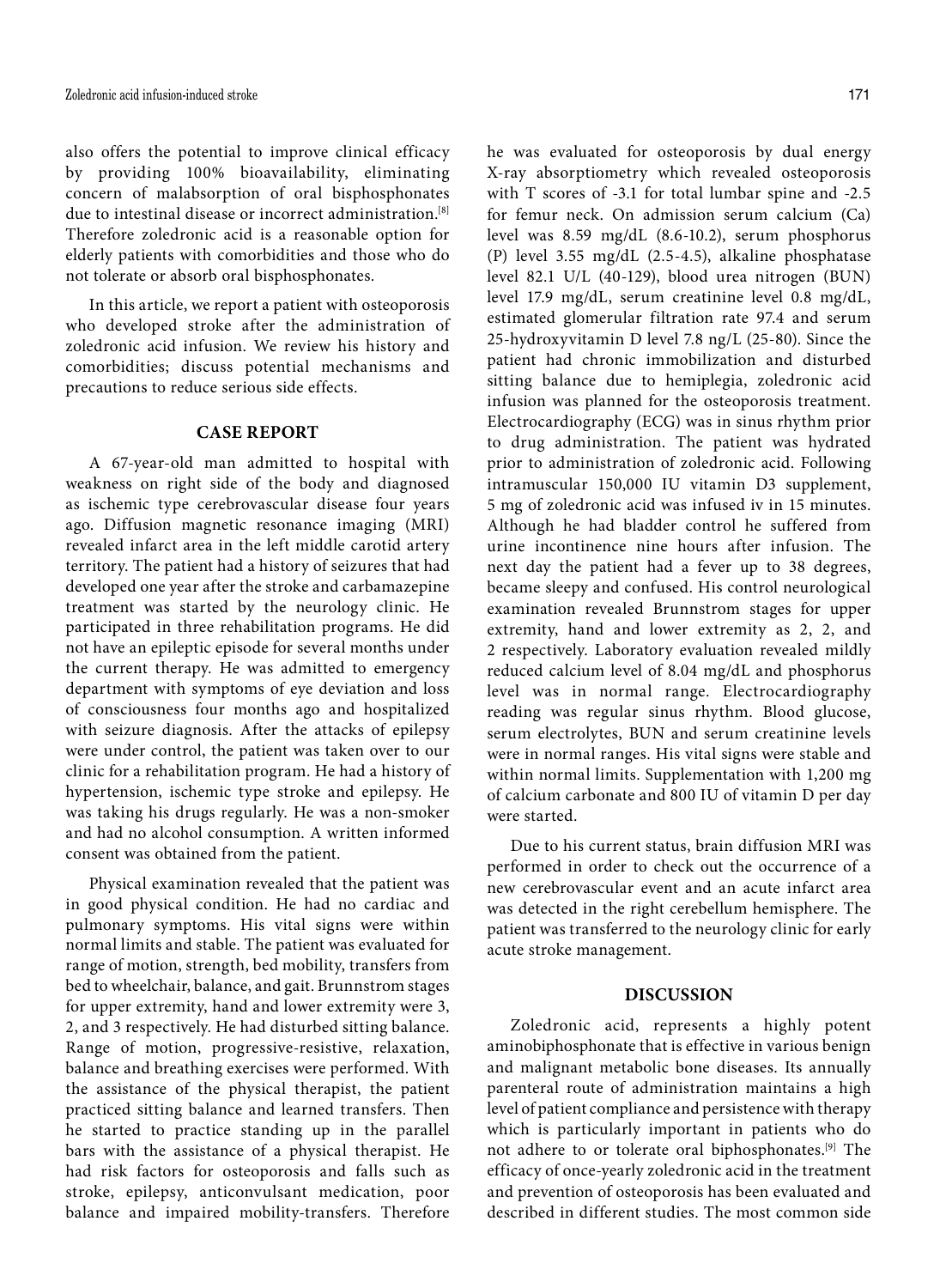effects of zoledronic acid therapy include post-dose reaction, hypocalcemia, and renal toxicity.[10-12]

We report a case of stroke developed in association with the administration of zoledronic acid for osteoporosis. Both osteoporosis associated fractures and stroke are major public health problems associated with significant morbidity and mortality resulting in a substantial personal and economic burden to individuals.[8,13] Moreover, due to progressive aging of the population, the absolute number of stroke and osteoporosis are expected to increase.<sup>[13,14]</sup> In addition to demographic factors, various medical conditions and lifestyle factors have considerable impact on an individual's risk of stroke. Atrial fibrillation (AF) is one of the independent risk factors for stroke and transient ischemic attack (TIA).[15]

Atrial fibrillation adverse events (AEs) were observed more in patients receiving zoledronic acid in Health Outcomes and Reduced Incidence with Zoledronic Acid Once Yearly-Pivotal Fracture Trial (HORIZON-PFT). Several potential factors have been postulated for increased risk of AF, including druginduced electrolyte imbalances and inflammatory cytokines however no temporal connection was revealed between the timing of infusion and the incidence of AF in HORIZON-PFT.[16] However, the Health Outcomes and Reduced Incidence with Zoledronic Acid Once Yearly–Recurrent Fracture Trial (HORIZON-RFT) did not confirm the observation of more AF and arrhythmias AEs with zoledronic acid treatment. Although the patient had risk factors for stroke development like hypertension, previous stroke history and advanced age, during hospitalization blood pressure was under control and he was receiving his drugs regularly including antiplatelet medication. He did not have cardiovascular disease history. Electrocardiography on admission and after his new neurological symptoms started, showed sinus rhythm. Because of the known causal relationship between AF and stroke-related events, the potential association between bisphosphonate therapy and AF is a cause for concern. No apparent relationship between AF AEs and stroke-related AEs was found in either HORIZON-PFT or HORIZON-RFT.[16] HORIZON studies had not shown a significant increase in stroke.[10-12] In HORIZON PFT extension study, none of the strokes occurred within 30 days of infusion, excluding TIAs. Unlike these studies, our patient developed stroke within one day of zoledronic acid infusion. To our knowledge this is the first report in published literature. Because of the risk factors of our patient, the development of stroke after zoledronic acid treatment could be just coincidence.

Zoledronic acid inhibits osteoclast-mediated bone resorption and due to its mechanism lowers serum calcium in both normal and hypercalcemic individuals.[17] Although asymptomatic hypocalcemia is common with administration of zoledronic acid, symptomatic hypocalcemia after its use is rarely reported.[18] Hypocalcemia can be a risk factor for arrhythmias causing stroke. The patient's baseline calcium level was in the lower limit of normal reference range and he developed asymptomatic hipocalcemia after treatment. Therefore, careful clinical and biochemical evaluation before and after of the patient zoledronic acid administration is essential.

Stroke patients are prone to falls, particularly onto the hemiplegic side. Hemiplegia and subsequent immobility predispose these patients to bone loss. Reduced PTH and active vitamin D may contribute to suppression in bone formation. These factors lead to a substantial increase in fractures after stroke.<sup>[19]</sup> Poole et al.<sup>[20]</sup> investigated early effects of stroke and zoledronic acid on bone structure and remodeling and found that stroke patients had higher resorption indices and lower bone forming surfaces, consistent with uncoupling of bone remodeling. In addition, zoledronic acid treatment was associated with a reduction in osteoclastic cell numbers consistent with its known mode of action in bone.

Zoledronic acid's adverse effects, such as the increased risk for atrial fibrillation and arrhythmias may be partially counteracted by the benefits of bisphosphonates in preventing ischemic stroke. Kang et al.<sup>[13]</sup> explored the effect of bisphosphonate treatment on stroke using a large population cohort study and they found that patients who received bisphosphonate therapy after suffering osteoporotic fractures had significantly lower risk of stroke during a two-year follow-up period bisphosphonates have a high affinity for the minerals in the bones and their half-life in the skeleton may reach 10 years. It has been shown that a small part of these drugs may be concentrated in the liver, the spleen, and the artery walls.[21] Both atherosclerosis and vascular calcification are linked with osteoporosis.<sup>[22]</sup>

Although several mechanisms regarding the antiatherosclerotic effects of bisphosphonates have been proposed from animal studies,<sup>[13]</sup> the data regarding the protective effects of bisphosphonates against atherosclerosis in humans are still limited and conflicting. Delibası et al. $[23]$  reported no significant